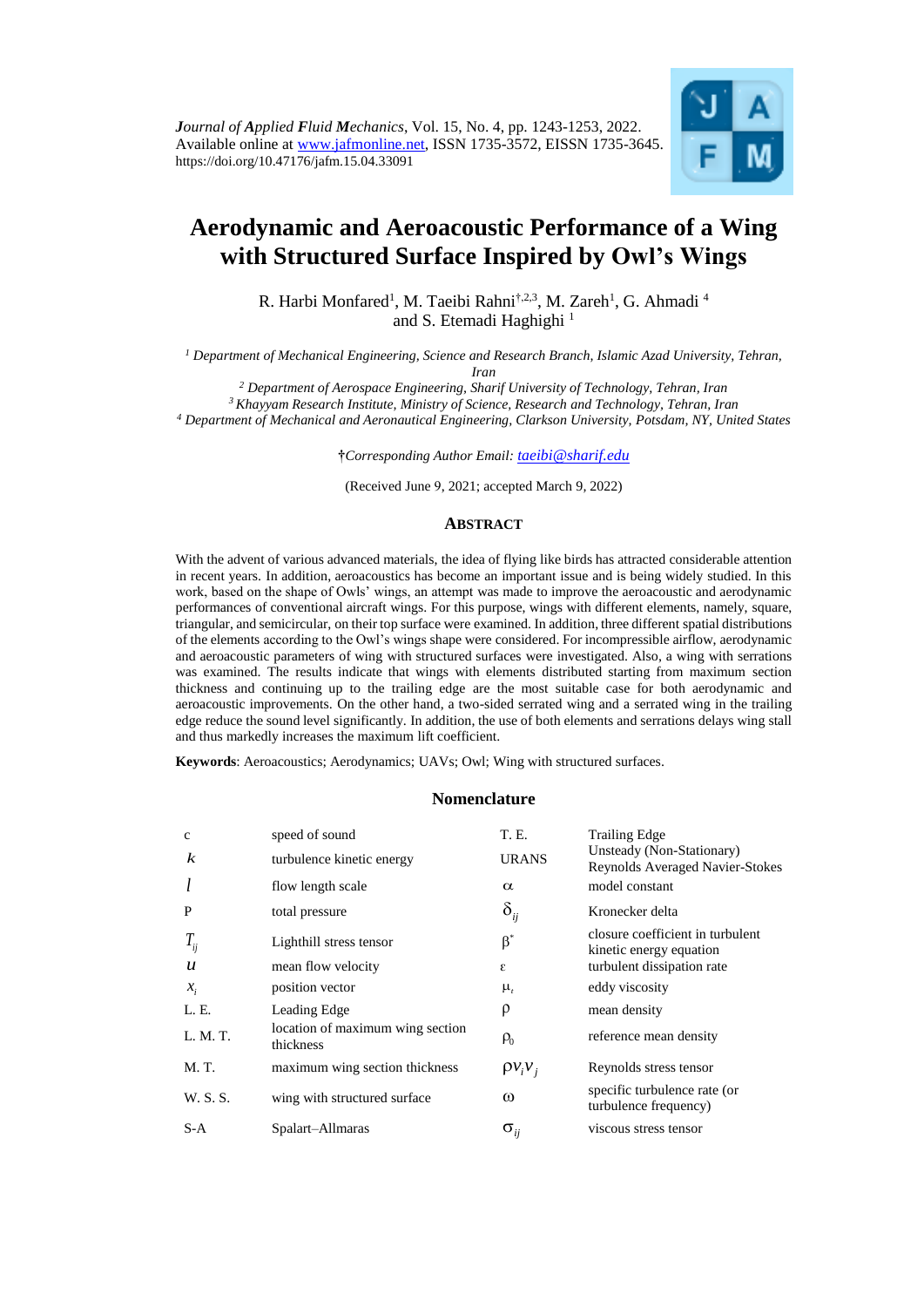## **1. INTRODUCTION**

In the middle of the twentieth century, with the arrival of commercial jets, unwanted sound and noise became widespread. In 1969, pollution due to airforce aircrafts led to important federal laws on permissible sound/noise limitations in the US. Such laws led to the control of sound/noise output from various aircraft equipment. Since then, extensive studies have been conducted on aircraft noise [\(Ingard](#page-9-0)  [2010\).](#page-9-0)

However, with rapid advancements and developments of smart materials and intelligent control systems, wings with structured surfaces have become an attractive and ambitious concept being studied by many researchers. Especially, investigation of wings with structured surfaces performance and sound/noise control has attracted considerable attention.

One way to reduce sound/noise is to draw inspiration from birds (e.g., Owls). Sound/noise absorption of Owls' wings has been studied fairly well, resulting in unique characteristics, namely serrations at the leading edge (L.E.), sharp trailing edge (T.E.), and velvety upper surface (Kun *et al.* [2012\).](#page-9-1) Some small birds, however, have corrugated shape wings, which have been proven to delay flow separation. Thus, humps on the T.E. area have more aerodynamic efficiency than on the L.E. region [\(Rohit](#page-9-2) *et al.* 2021 ; [Shahzad](#page-9-3) *et al.* 2017). Note, morphing wings can also be substituted for aileron in wings [\(Previtali](#page-9-4) *et al.* [2014\).](#page-9-4) Thus, using morphing wing increases maneuverability in which spanwise bending and twisting are effective [\(Joshi](#page-9-5) *et al.* 2020).

On the other hand, polymeric memory materials could be used for morphing wings. Such materials are able to reduce the overall mass of wings [\(Yazik](#page-10-0)  [and Sultan](#page-10-0) 2019; [Tsushima](#page-10-1) 2020; Sneed [2007\).](#page-10-2)

Morphing wings influence stall. The effects of T.E. morphing at different angles of attack on wing stall have been studied by [Daochun](#page-9-6) et al. (2020). Their results show that such morphing and also morphing of chord line delay wing stall.

Gurvan *et al*[. \(2017\)](#page-9-7) studied the dynamics of a flexible wing with vibrating T.E. (L.E. fixed/T.E. morphed) using time-resolved PIV and aerodynamic force measurement. Their wing was made of shaped memory material, and the actuators were piezoelectric. The effects of their wing on aerodynamic forces were measured, and optimal vibration amplitude was determined. As a result, they were able to significantly increase lift and decrease drag. Also, they studied the effects of high-frequency vibrations of the T.E. region. Their results indicate that vibrational frequency caused by a piezoelectric actuator at T.E. reduces drag and increases lift by<br>forming effective eddies. Computational forming effective eddies. Computational aeroacoustics has been developed to study many different applications [\(Zaini and Ismail](#page-10-3) 2016).

One state of morphing wing is changing the whole shape of airfoils [\(Dimino](#page-9-8) *et al.* 2017). There are six states of morphing wing as shown i[n Fig. 2](#page-1-0) [\(Jawahar](#page-9-9) *et al.* [2020a\)](#page-9-9) and [Jawahar \(2020b\)](#page-9-9) and [\(Jawahar](#page-9-9) *et*  *al.* [2018\).](#page-9-9) An investigation of aerodynamics and aeroacoustics of a sweep, chord-wise and spanwise morphing wing was not reported in the past. In particular, there is a lack of studies on the aerodynamic and aeroacoustic analysis of morphing wings and wings with structured surfaces and serrated shapes (similar to Owl's wing) in the literature.

According to previous studies, using surface elements and serrations have been inspired by Owl's wings. Therefore, the dimensions used here for surface elements and serrations were taken from previous studies. However, the flow Reynolds number and the wing section used here are based on the characteristics of a certain class of UAV (for incompressible flow conditions) to make our studies more applicable. In addition, NACA2415 airfoil that has application in UAVs was selected for comparison purposes.



**Fig. 1. Illustration of different types of morphing wing [\(Zaini and Ismail](#page-10-3) 2016).** 



<span id="page-1-0"></span>**Fig. 2. Wing configurations studied here.**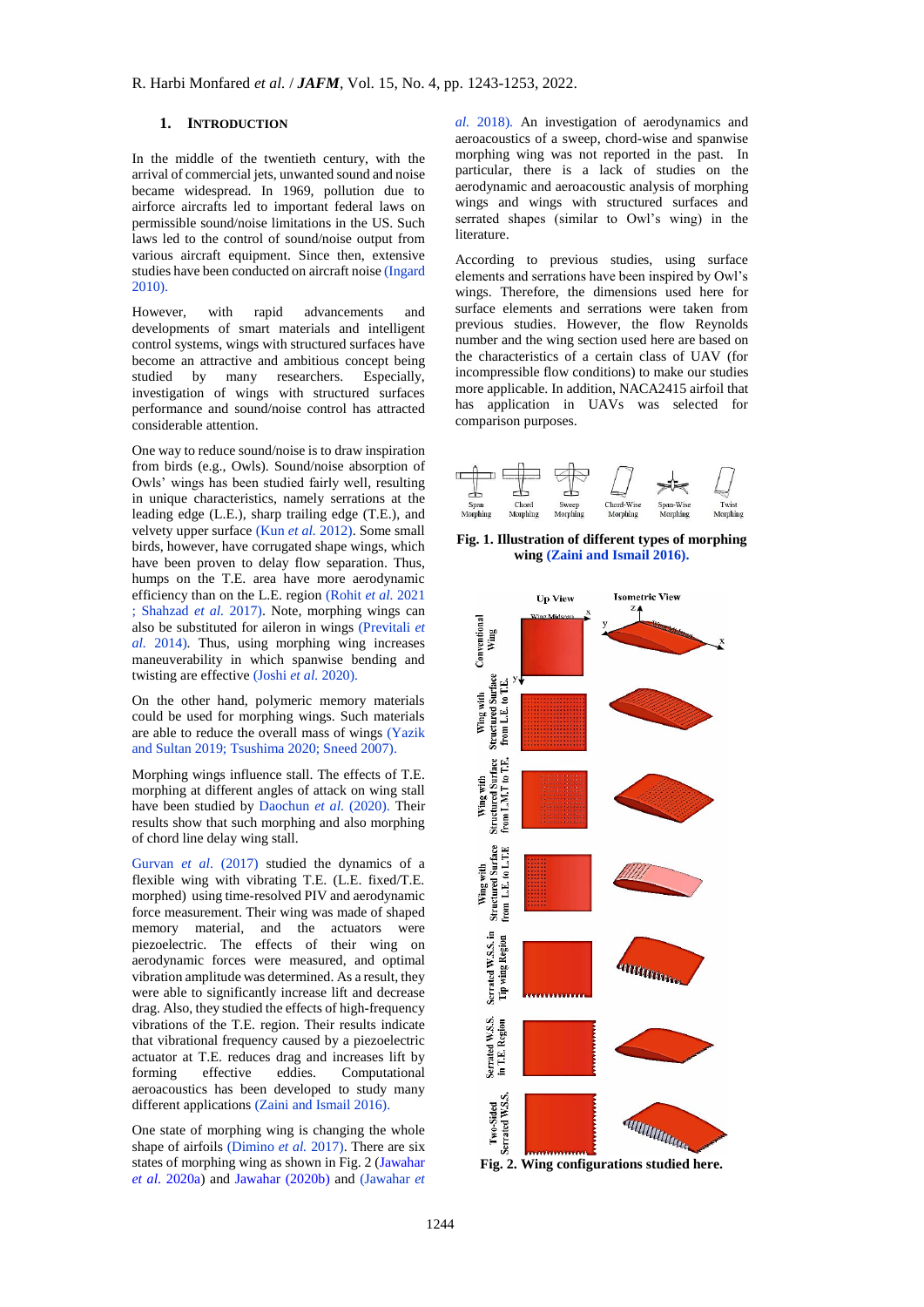This work examines the aerodynamic and aeroacoustic of wings (without fuselage, but with origin of xyz coordinates at their midspans) with triangular, square, and semicircular surface elements and serrated shapes. Also, for more resemblance to Owl's wings, a combination of these elements with serrated shapes was studied.

# **2. METHODOLOGY**

Figure 3 shows wings with different structured upper surfaces and various element distributions that are studied. These are: 1) from L.E. to T.E., 2) from L.E. to the location of the maximum thickness (L.M.T.), and 3) from L.M.T. to T.E. Reason for this design is that actuators, servo-motors, DC motors, etc. need enough spacing. Note, since using elements reduces the spacing inside the wing, which is usually used for equipment related to morphing mechanism, it is better to use elements in only parts of the wing (instead of everywhere on the wing).

Only square elements were displayed here. After examining the aerodynamic and aeroacoustic parameters of 13 different wings, the most suitable elements and their locations were selected. By combining the most suitable element and serrated shape, the optimal wing was selected from aerodynamic and aeroacoustic points of view.

As indicated i[n Fig. 4.](#page-2-0), based on typical Owl's wings, the distance between elements is 10 mm. Also, each element is extruded cut 2mm perpendicular to the surface of the wing. The circumference of each element is 20 mm. Each side of the square element is 5 mm, the triangular element is 6.66 mm, and the diameter of the semicircle element is 12.73 mm. As displayed in [Fig. 5.](#page-3-0), the dimensions of serrated shapes are 20 mm on each side. Other parameters and assumptions made are:

- free stream velocity  $\equiv$  50 m/s,
- Reynolds number  $\equiv 3.3e6$ .
- angle of attack  $\equiv 0$  to 30,
- NACA2415 airfoil.
- chord line  $\equiv$  40cm,
- wing span  $\equiv$  60cm,

fluid flow was assumed incompressible, nonstationary, and in the turbulent regime,

gravitational effects are neglected.

#### **3. GOVERNING EQUATIONS**

A commercial CFD software (ANSYS-FLUENT) was used to simulate the flows around the wings in this study. For more accurate discretization of the equations, the MUSCL method was implemented.

#### **3.1 k-ɷ SST Turbulence Model Equations**

In [Table 1,](#page-2-1) the predictions of different turbulence models for lift and drag coefficients are compared with the experimental data. This table shows that the k- $\omega$  SST is the most accurate model among the four



**Fig. 3. Distances between elements used.**



**Fig. 4. Serrated shapes used (a is 20 mm).**

<span id="page-2-1"></span><span id="page-2-0"></span>**Table 1 Comparison of simulated lift and drag coefficients for a conventional wing (NACA2415) at a zero angle of attack, using different turbulence models with the experimental data.**

|                                                  | coefficient<br>Lift | percentage<br>Error | Drag<br>coefficient | percentage<br>Error |
|--------------------------------------------------|---------------------|---------------------|---------------------|---------------------|
| Experimental<br>results<br>(Esmaeilpour<br>2010) | 0.7017              |                     | 0.0124              | ı                   |
| $S-A$                                            | 0.5312              | 26.91               | 6600'0              | 21.17               |
| $k - \varepsilon$                                | 01650               | 15.82               | 0.1030              | 16.94               |
| k-ω B-L                                          | 0.6828              | 2.7                 | 0.0120              | 3.23                |
| k-ω SST                                          | 76690               | 0.36                | 0.0123              | 68'0                |
| Transition<br>SST                                | 76690               | 0.37                | 0.0123              | 680                 |

tested. As shown in Fig.  $5$ , k- $\omega$  B-L, k- $\omega$  SST, and Transition SST models produce very close values for sound power level (about 160 db). Thus, it can easily be concluded that any of these three models would be suitable to be used (k- $\omega$  SST was used here).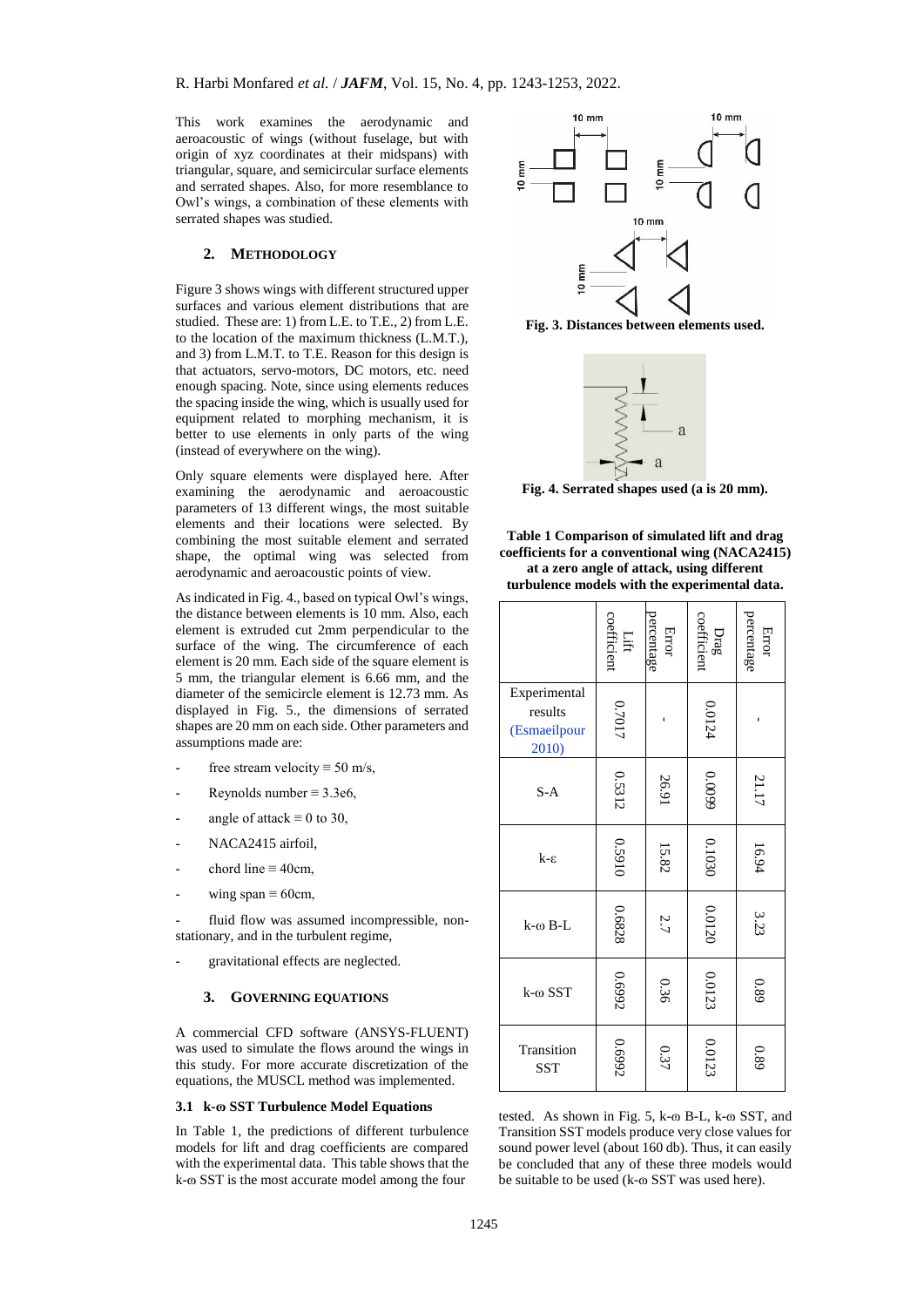

<span id="page-3-0"></span>**Fig. 5. Different examined turbulence models.**

The two-equation eddy-viscosity k-ω SST model has become quite popular in recent years due to its adaptability during adverse pressure gradient and thus separation [\(Rohit](#page-9-2) *et al.* 2021). The corresponding model equations are given as:

$$
\frac{\partial(\rho k)}{\partial t} + \frac{\partial(\rho u_j k)}{\partial x_j} = P - \beta^* \rho \omega k + ...
$$
  

$$
\dots \frac{\partial}{\partial x_j} \left[ \left( \mu + \sigma_k \mu_t \right) \frac{\partial(k)}{\partial x_j} \right],
$$
 (1)

$$
\frac{\partial(\rho\omega)}{\partial t} + \frac{\partial(\rho u_j \omega)}{\partial x_j} = \frac{\gamma}{v_t} P - \beta^* \rho \omega^2 + \dots
$$

$$
\dots \frac{\partial}{\partial x_j} \left[ \left( \mu + \sigma_\omega \mu_t \right) \frac{\partial \omega}{\partial x_j} \right] + \dots
$$

$$
\dots 2 \left( 1 - F_1 \right) \left[ \frac{\rho_\omega^2}{\omega} \frac{\partial(\rho\omega)}{\partial t} \frac{\partial(\rho k)}{\partial t} \right]
$$
(2)

## **3.2 Aeroacoustic Relations**

There are mainly two methods (direct and indirect) for aeroacoustic calculations. In the direct method, flow and aeroacoustic parameters are solved simultaneously. However, this method is considerably time-consuming. [Lighthill \(1952\)](#page-9-11) proposed an indirect method, wherein flow and aeroacoustic relations are solved separately. That is, the flow and aeroacoustic computations are uncoupled. Here, variables like flow velocity and kinetic energy are computed using approaches like URANS, and then they are used to compute sound pressure. [Proudman \(1952\)](#page-9-12) used Lighthill method to calculate acoustic power level for isotropic flow.

For a non-isotropic (general) turbulent flow using Navier-Stokes equations Lighthill derived an interesting equation relating sound to flowing motion. This equation was later named Lighthill analogy [\(Kim and Yoon](#page-9-13) 2020), as:

$$
\frac{\partial^{\gamma} \rho}{\partial t^{\gamma}} - c^{\gamma} \frac{\partial^{\gamma} \rho}{\partial x_i \partial x_j} = \frac{\partial^{\gamma} T_{ij}}{\partial x_i \partial x_j}
$$
 (3)

where,

$$
T_{ij} = \rho v_i v_j + (p - c^{\dagger} \rho) \delta_{ij} - \sigma_{ij}.
$$
 (4)

Note, several researchers have used the Lighthill analogy for cases close to ours, e.g., [Jaworski](#page-3-1) *et al*.  $(2020)$ .

#### <span id="page-3-1"></span>**4. COMPUTATIONAL SIMULATION**

The flow considered here was non-stationary and incompressible. The error criterion used in mass conservation was  $10^{-3}$ , while it was  $10^{-5}$  elsewhere.

#### **4.1 Boundary Conditions**

The boundary conditions used here were velocityinlet and pressure outlet. In addition, no slip boundary condition was used at the wing surfaces.

### **4.2 Grid Resolution Study**

A C-type grid was used for flow around wings. To ensure the grid independence of our numerical solution, different grid sizes were examined. Figure 6 shows the convergence of sound level (as a sensitive variable) at about 275,000 cells. In addition, aerodynamic efficiency was also computed for different number of cells. However, as shown in Fig. 7, convergence occurs at marginally smaller number of cells, assuring our previous grid independent study.



**Fig. 6. Variation of acoustic power level with the number of cells used.**



**Fig. 7. Variation of aerodynamic efficiency with the number of cells used.**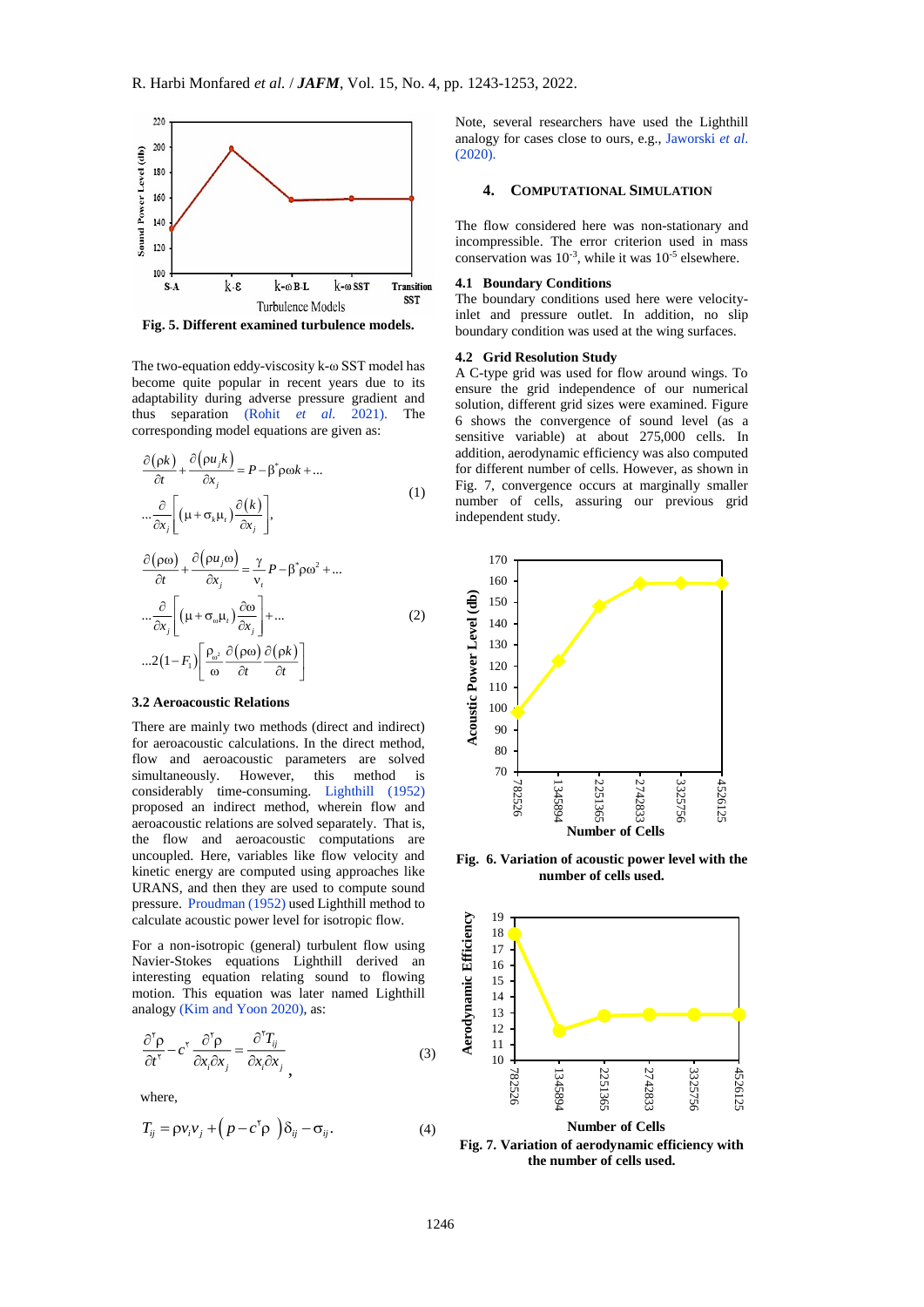# **5. CODE VALIDATION STUDY**

For validation purposes, our simulation results are compared with the experimental data of [Ghods](#page-9-14)  [\(2001\),](#page-9-14) who studied a similar flow over a NACA2415 airfoil. As shown in [Fig. 8,](#page-4-0) there is a relatively good agreement between the drag coefficient of the present study and the data o[f Ghods](#page-9-14)  [\(2001\).](#page-9-14) In addition, our results and the results of Genc *et al.* (2016) are compared in [Fig.](#page-4-1) 9, showing close agreements.

## **6. RESULTS AND DISCUSSIONS**

The lift coefficient for different elements used is shown in Fig. 10. This figure shows that the use of surface elements leads to delay in the stall and thus an increase in the maximum lift coefficient. The use of surface elements creates more turbulence, overcoming pressure increase in the T.E. region. Best performance is achieved for wings with square and semicircular elements. The optimal lift coefficient for all elements corresponds to the best performance in terms of delay in wing stall and is for the distribution of elements from L.M.T. to T.E. However, the use of elements on the whole wing (from L.E. to T.E.) has a poor performance. Note, the structured surface of Owls' wings also starts from about L.M.T., and thus, the use of structured surfaces seems appropriate for delaying wing stall.

Figure 11 displays the aerodynamic efficiency of the wing with surface structures. As shown in this figure, the wing with semicircular elements is able to reduce



<span id="page-4-0"></span>



<span id="page-4-1"></span>**Fig. 9. Comparison between numerical computations (Genc** *et al.* **2001) and present results for acoustic power level (NACA2415 Airfoil).** 



**Fig. 10. Comparison of lift coefficient of a conventional wing with those of wings with different surface element.**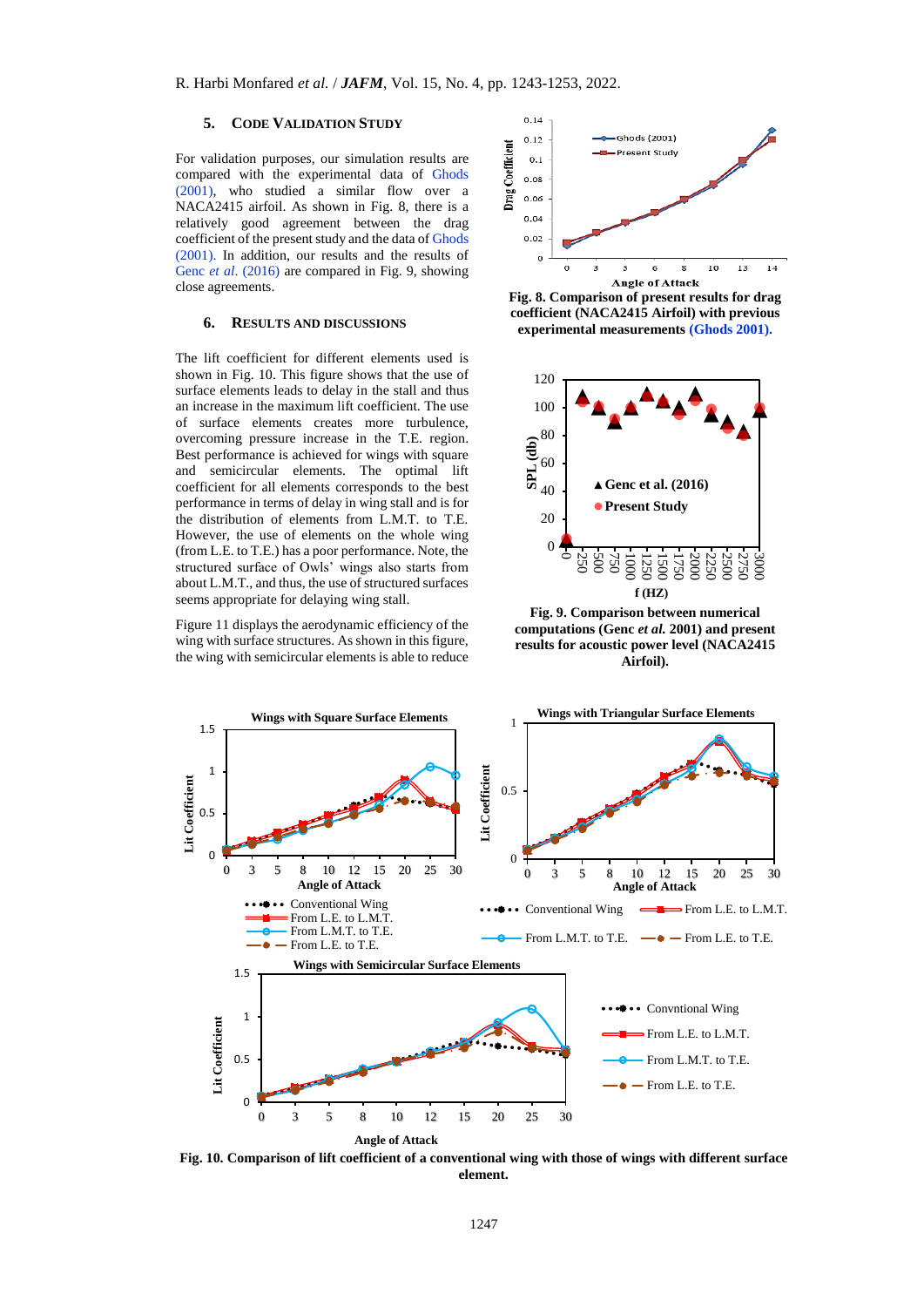

**Fig. 11. Comparison of aerodynamic efficiency of a conventional wing with those of wings with different surface elements.**

its wake region and thus its form drag after 5 degrees angle of attack. In addition, the aerodynamic efficiency of all wings with surface structures at angles of attack larger than 15 degrees is greater than that of a conventional wing.

The aeroacoustic results of a conventional wing are compared with those of wings with surface elements i[n Fig.](#page-6-0) 12. This figure shows that the sound produced increases with an increase in the angle of attack for all wings. As the angle of attack increases, the T.E. separation point on the top of the wing moves towards the L.E. Thus, the wake region enlarges. As a result, larger and more numerous vortices are created, producing stronger pressure pulses (leading to higher noise levels).

Another interesting result is comparing sound productions by different wings, using different surface elements and their various distributions on the wing. In addition, as indicated in [Fig. 13,](#page-6-1) the sound propagation region becomes larger as the angle of attack increases, which leads to an increase in vorticity level. Note that the maximum sound level is produced in the compact region of vorticity. Therefore, there is a direct relationship between vortex generation and sound production.

For all angles of attack, the lowest sound level is associated with a wing with elements distributed from L.M.T. to T.E. This is because, by reducing the wake region due to the presence of elements, smaller and weaker vortices are being generated, leading to smaller pressure pulses and thus lower sound level. An Owl's wing's elements start approximately from L.M.T. Note that the elements distributed from L.E. to T.E. cause the generation of more vortices from

L.E. of the wing, which transfer their energy to smaller vortices, and in more sound level. Therefore, turbulence reduces wake and thus reduces the production of sound. Therefore, the use of roughness or elements from L.E. to T.E. causes vortices from the beginning of the wing to produce more sound in an incompressible flow. Overally speaking, like elements used on Owls' wings, they significantly reduce sound production.

Figure 14 shows the results of aerodynamic and aeroacoustic simulations of serrated wings. The highest lift coefficient at all angles of attack is for the wing serrated in the T.E. region. Serration delays wing stall because it generates more turbulence, overcoming pressure increase in T.E. (up to about 25 degrees angle of attack). Thus, the wake region becomes smaller, and the lift coefficient (and aerodynamic efficiency) for two-sided serrated wings increase. Note that in Owl's wings, serrations are larger in the L.E. region than in the T.E area. This is probably why aerodynamic efficiency for a twosided serrated W.S.S. is less than that of a serrated wing. As displayed in this figure, the lowest sound level among all angles of attack is for a two-sided serrated wing. Also, the highest one is for the serrated wing in the T.E. region.

Thus, different wings with structured surfaces with elements from L.M.T. to T.E. have the most appropriate lift coefficients. Furthermore, to improve aerodynamic efficiency, wing stall needs to be delayed. Therefore, a wing with surface elements from L.M.T. to T.E. has the most appropriate aerodynamic efficiency. Such a wing also has the least sound level. Therefore, the use of surface elements from L.M.T. to T.E. is most appropriate.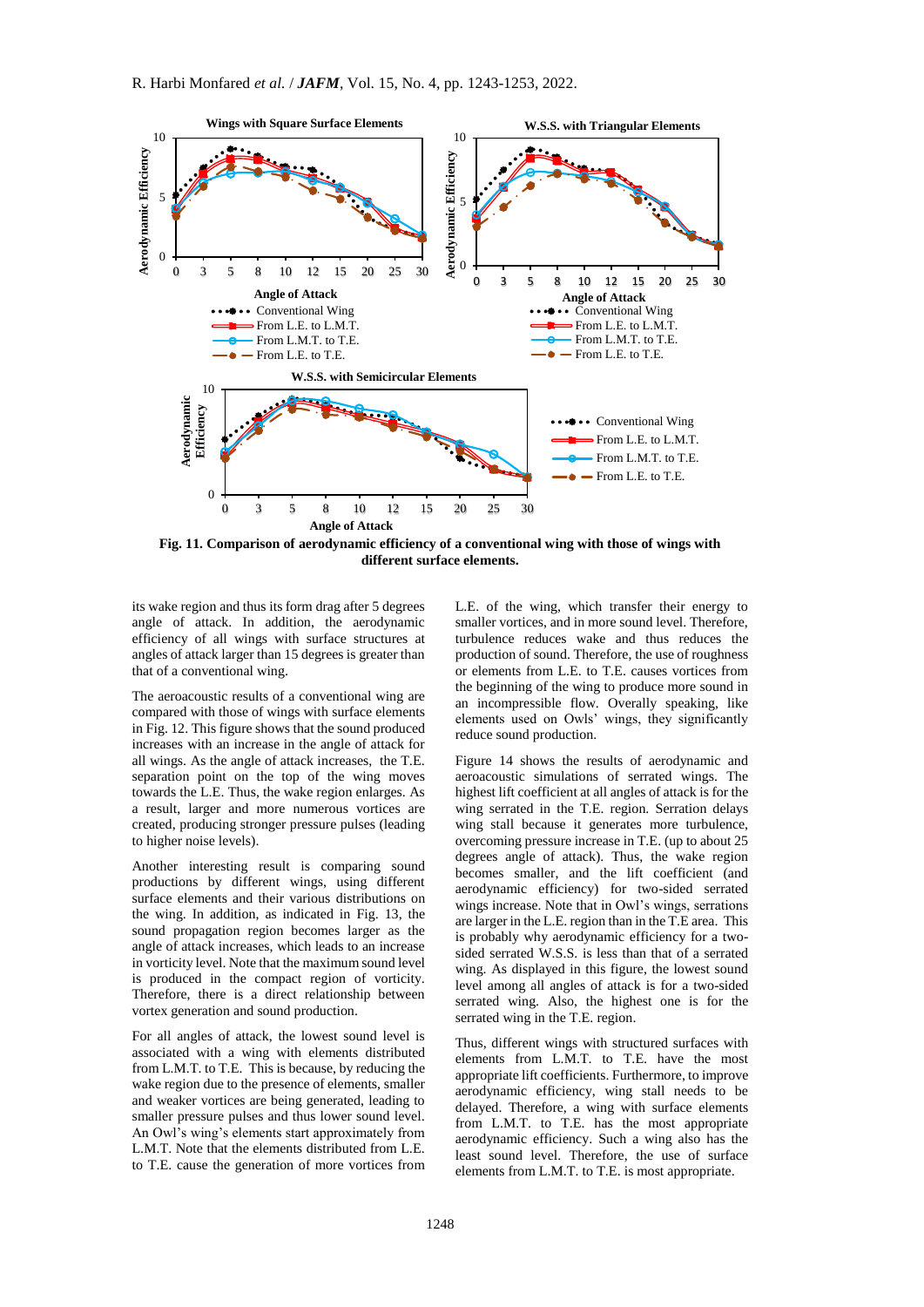

<span id="page-6-0"></span>**Fig. 12. Comparison of the acoustic power level of a conventional wing with those of wings with different surface elements.**



<span id="page-6-1"></span>**Fig. 13. Sound propagation region of a conventional wing at two different angles of attack.**

As illustrated in [Fig. 15,](#page-7-0) from an angle of attack greater than about 15, the use of surface elements and serrations delay the wing stall. Also, at all angles of attack, the highest lift coefficients belong to the wing serrated in the T.E. region. However, the lift coefficient at zero angle of attack is the same for all wings because they all have the same camber line.

Figure 16 shows the aerodynamic efficiency of different wings studied here. At angles of attack greater than about 15 degrees, the lowest efficiency is seen for a conventional wing. This is because stall occurs at about this angle. At angles of attack between about 5 and 15 degrees, the highest

efficiency belongs to the wing with semicircular elements distributed from L.M.T. to T.E. due to higher turbulence.

Another exciting result is reducing the produced sound by using both surface elements and serrations [\(Fig. 17\)](#page-8-0). In other words, inspired by Owl-shaped wings, the sound is considerably reduced. This is the result of important factors like an increase in turbulence and a decrease in wake region. Finally, wings with square elements from L.M.T. to the T.E. and serrated W.S.S. in the T.E. region have the lowest sound level at almost all angles of attack studied here.

As shown in Fig. 18a, wings with elements produce sound in smaller regions compared to a plain wing. This is due to the fact that elements cause more disturbances leading to enhancement of turbulence, which means less boundary layer growth and thus less vortical regions causing sound.

Figure 18b shows vorticity shadowgraph of flow or different wings. As expected, there are considerably more vortical flow near wing L.E. and wing tips. Note, vorticity generation is directly related to production of sound. Thus, there are usually more sound generation at these two locations. Comparing the five test cases studied here, the ones which have been able to reduce vortex generation at these two locations perform better as far as reduction of sound is concerned.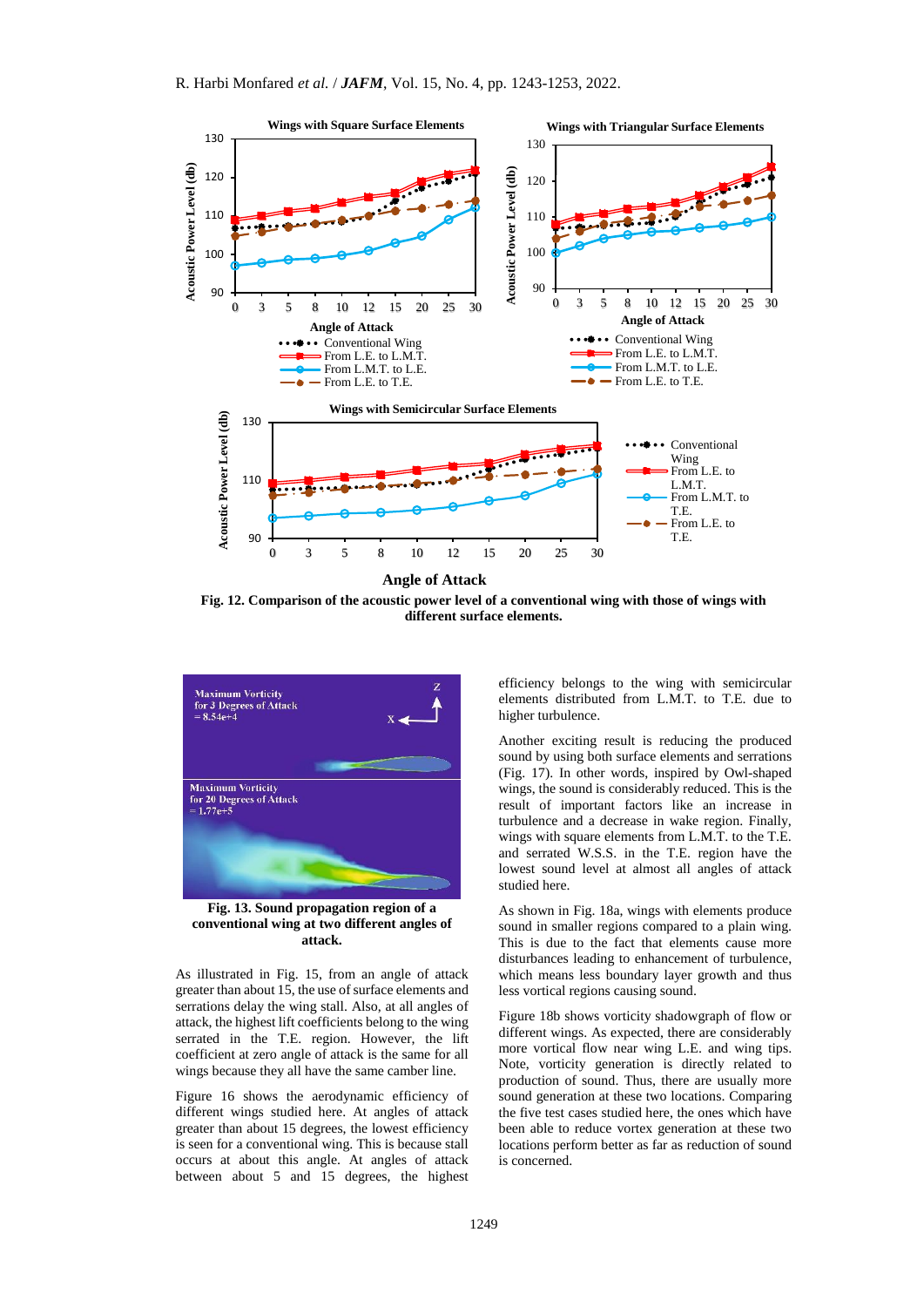

**Fig. 14. Comparison of aeroacoustic and aerodynamic parameters for a conventional wing with those of serrated wings.**



<span id="page-7-0"></span>**Fig. 15. Comparison of lift coefficient for a conventional wing with those of wings with different surface elements and with and various distributions.**



**Fig. 16. Comparison of aerodynamic efficiency for a conventional wing with those of wings with different surface elements and various distributions.**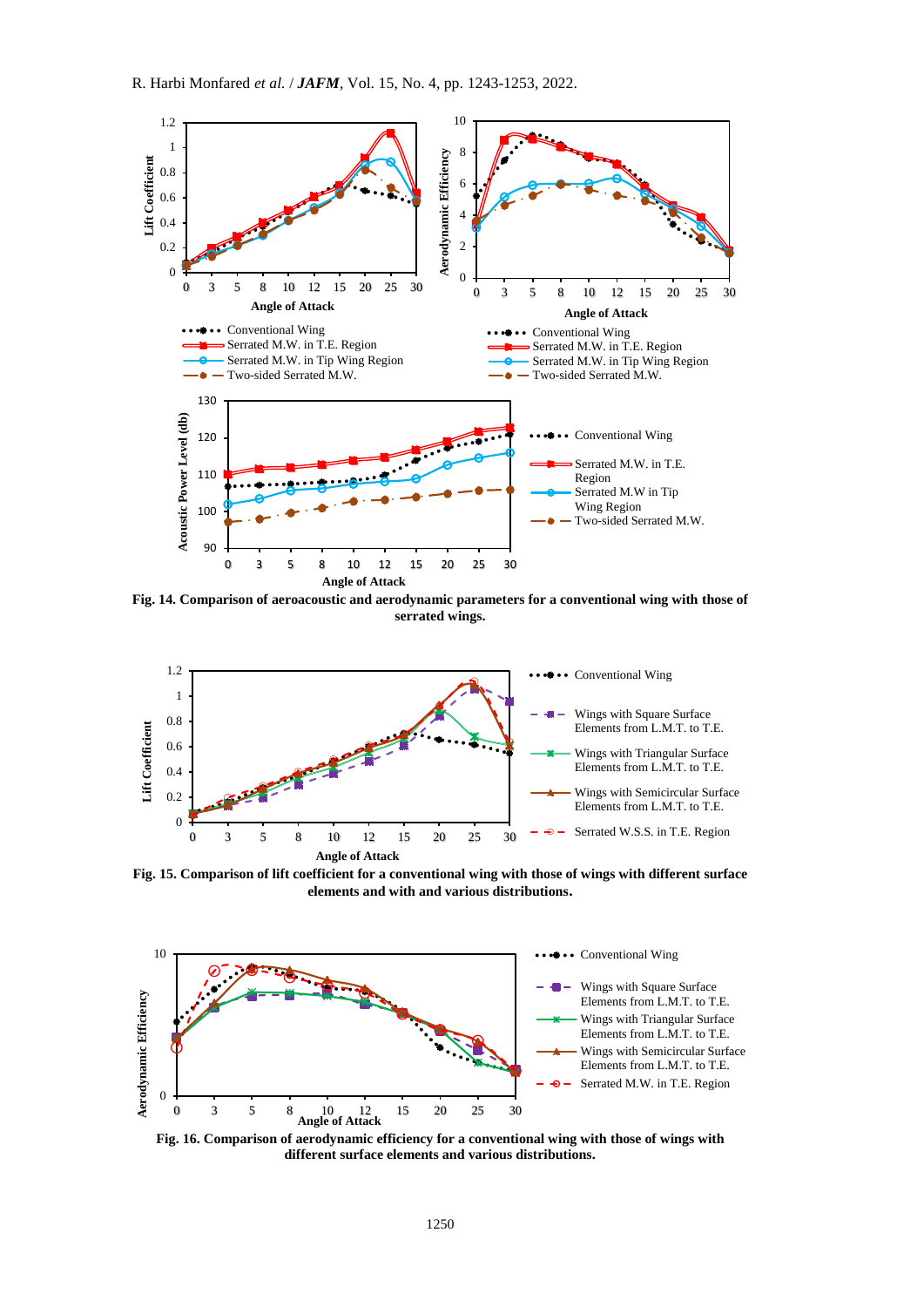

<span id="page-8-0"></span>**Fig. 17. Comparison of acoustic power level for a conventional wing with those of wings with different surface elements and various distributions.**



**Fig. 18. Sound and flow over a conventional wing and over wings with different surface elements (at different locations) for 10 degrees angle of attack, using shadowgraphs of (a) mean sound pressure (dB) (at wing midspan) (b) mean vorticity (1/s).**

# **7. CONCLUSIONS**

In this study, aerodynamic and aeroacoustic parameters of wings with square, triangular, and semicircular surface elements and different serrations were studied. The following conclusions are made:

1- Surface elements and serrations significantly affect the wing aerodynamic and aeroacoustic performance, starting at about 15 degrees angle of attack. They delay wing stall (by an average of about 25%) and thus increase the maximum lift coefficient (average of about 20%).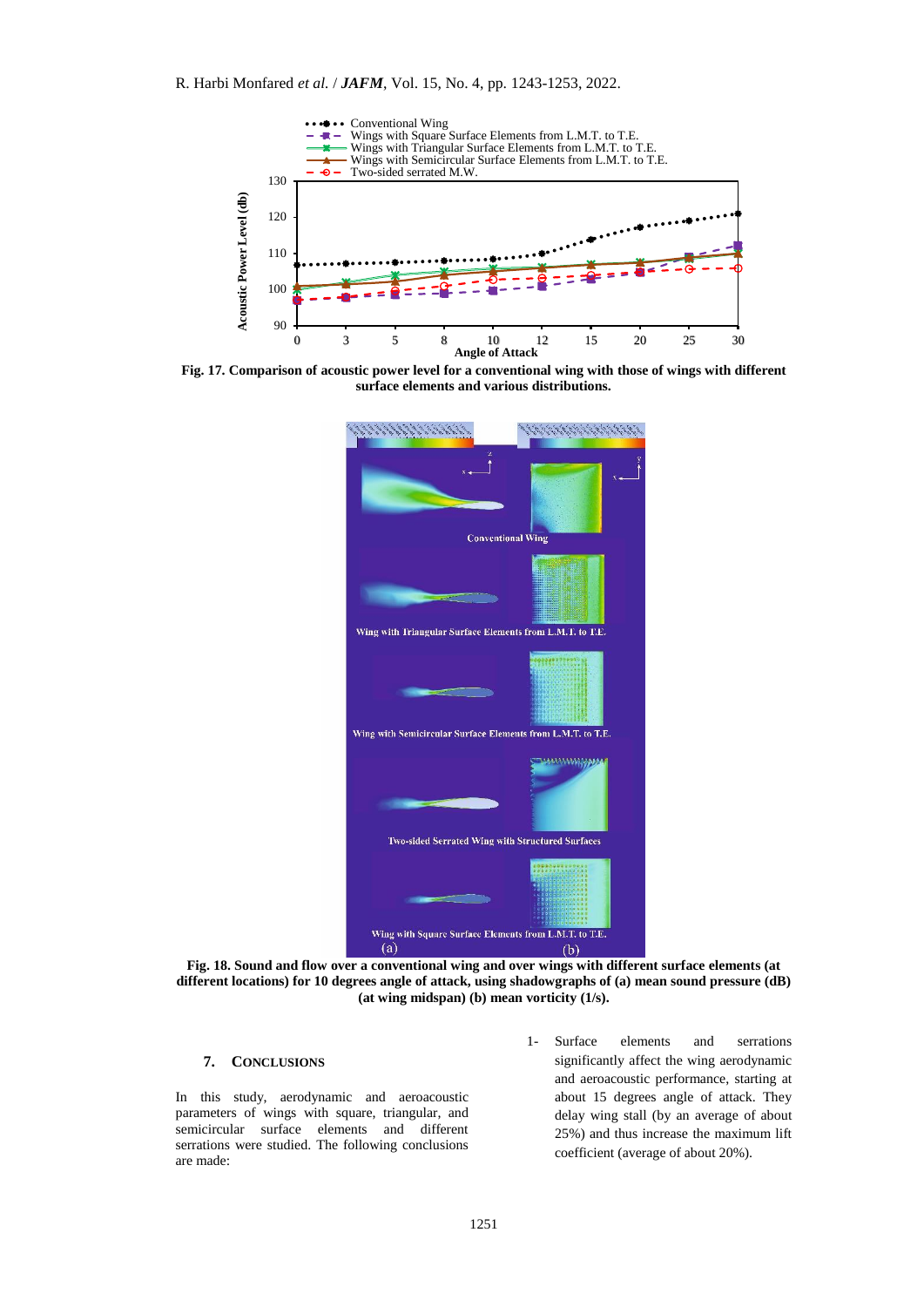- 2- To improve aerodynamic and aeroacoustic characteristics, it is appropriate to distribute the surface elements from L.M.T. to T.E. (like in Owls' wings).
- 3- Square and semicircular surface elements are most effective for improving the aerodynamic and aeroacoustic performance of wings.

As the future outlook of this work, one can provide a physical explanation for why wing with semicircular surface elements and serrated wing with structured surfaces in T.E. region perform much better in aerodynamic efficiency than wing with square and triangular surface elements. Similarly, he/she can provide a physical explanation for why wing with semicircular surface elements perform much worse in acoustic power level than wing with square surface elements and why, despite very different aerodynamic efficiency between wing with semicircular and triangular surface elements, their acoustic performance is similar. In addition, it can be investigated why serrated wing with structured elements in T.E. region and with similar aerodynamic performance as wing with semicircular surface elements performs a lot worse in acoustic power level.

## **REFERENCES**

- <span id="page-9-6"></span>Daochun, K.Z., L.J. Xiang and C. Cheng (2020). *Chinese Journal of Aeronautics* 33(2), 493-500.
- <span id="page-9-8"></span>Dimino, I., L. Lecce and D. R, Pecora (2017). Morphing Wing Technologies: Large Commercial Aircraft and Civil Helicopters Butterworth-Heinemann, Oxford, United Kingdom.
- <span id="page-9-10"></span>Esmaeilpour, M. (2010). *Asseeement of B-L, k-Omega, k-epsilon, SST Turbulent Models for External Flow over an Airfoil*. M.Sc. Thesis, Mechanical Engineering Department, Sharif University of Technology, Tehran, Iran.
- <span id="page-9-15"></span>Genç, M. S., İ. Karasu, H. H. Açıkel, M. T. Akpolat and G. Özkan (2016). Acoustic Control of Flow over NACA2415 Airofoil at Low Reynolds Numbers. *Sustainable Aviation* 29(6), 375-420.
- <span id="page-9-14"></span>Ghods, M. (2001). *Theory of Wings and Wind Tunnel Testing of a NACA2415 Airfoil*. Ph.D. Dissertation, Aerspace Engineering Department, University of British Columbia, Vancouver, Canada.
- <span id="page-9-7"></span>Gurvan, J. M., S. Valentina, D. Johannes, E. D. Carsten, R. Jean-François and B. Marianna (2017). Dynamics of a Hybrid Morphing Wing with Active Open Loop Vibrating Trailing Edge by Time-resolved PIV and Force Measurements. *Journal of Fluids and Structures* 74(12), 263-290.
- <span id="page-9-0"></span>Ingard, U. (2010). *Notes on Acoustics*. Jones & Bartlett Massachusetts, USA.
- <span id="page-9-9"></span>Jawahar, H. Kamliya. and M. Azarpeyvand (2018). Aerodynamic and Aeroacoustic Performance of Airfoils Fitted with Morphing Trailing-edges. AIAA/CEAS Aeroacoustics Conference, University of Bristol, Princeton, *AIAA/CEAS Aeroacoustics Conference*, University of Bristol, Princeton, U.S.A.
- Jawahar, H. K., N. Zang and M. Azarpeyvand (2020a). Aerodynamic and Aeroacoustic Performance of Spanwise Morphed Airfoils. *AIAA Aviation Forum* 100, 2580.
- Jawahar, H. K., M. Azarpeyvand and C. Ilario (2020b). Aerodynamic and Aeroacoustic Performance of High-lift Airfoil with Serrated Slat Cusp. *AIAA Aviation Forum* 2554.
- Jaworski, J. W. and N. Peake (2020). Aeroacoustics of Silent Owl Flight. *Annual Review of Fluid Mechanics* 52, 395-420.
- <span id="page-9-5"></span>Joshi, K., C. G. Vazquez, J. L. Kauffman and S. Bhattacharya (2020). Unsteady Maneuvering of a Morphing Wing. *AIAA Scitech* 185-193.
- <span id="page-9-13"></span>Kim, K. J. and G. H. Yoon (2020). Aeroacoustic Topology Optimization of Noise Barrier, Based on Lighthill's Acoustic Analogy. *Journal of Sound and Vibration* 483, 1-27.
- <span id="page-9-1"></span>Kun, C., L. Qingping and L. Genghua (2012). The Sound Suppression Characteristics of Wing Feather of Owl (Bubo Bubo). *Journal of Bionic Engineering* 9(2), 192- 199.
- <span id="page-9-11"></span>Lighthill, M. J. (1952). On Sound Generated Aerodynamically I. General Theory. The Royal Society of London. Series A. *Mathematical and Physical Sciences* 211(1107), 564-587.
- <span id="page-9-4"></span>Previtali, F. M., A. F. Arrieta and P. Emadi (2014). Performance of a Three-dimensional Morphing Wing and Comparison with a Conventional Wing. *AIAA J* 52(10), 883- 845.
- <span id="page-9-12"></span>Proudman, I. (1952). The Generation of Noise by Isotropic Turbulence. Royal Society of London. *Series A. Mathematical and Physical Sciences* 214(1116), 119-132.
- <span id="page-9-2"></span>Rohit, B., S. S. R. Redy, S. Ghosh and S. Shakil (2021). Computations of Flow Past the Corrugated Sirfoil of Drosophila Melanogaster at Ultra Low Reynolds Number. *Journal of Applied Fluid Mechanics* 14(2), 417-427.
- <span id="page-9-3"></span>Shahzad, A., H. Hamdani and A. Aizaz (2017). Investigation of Corrugated Wing in Unsteady Motion. *Journal of Applied Fluid Mechanics* 10(3), 833-845.